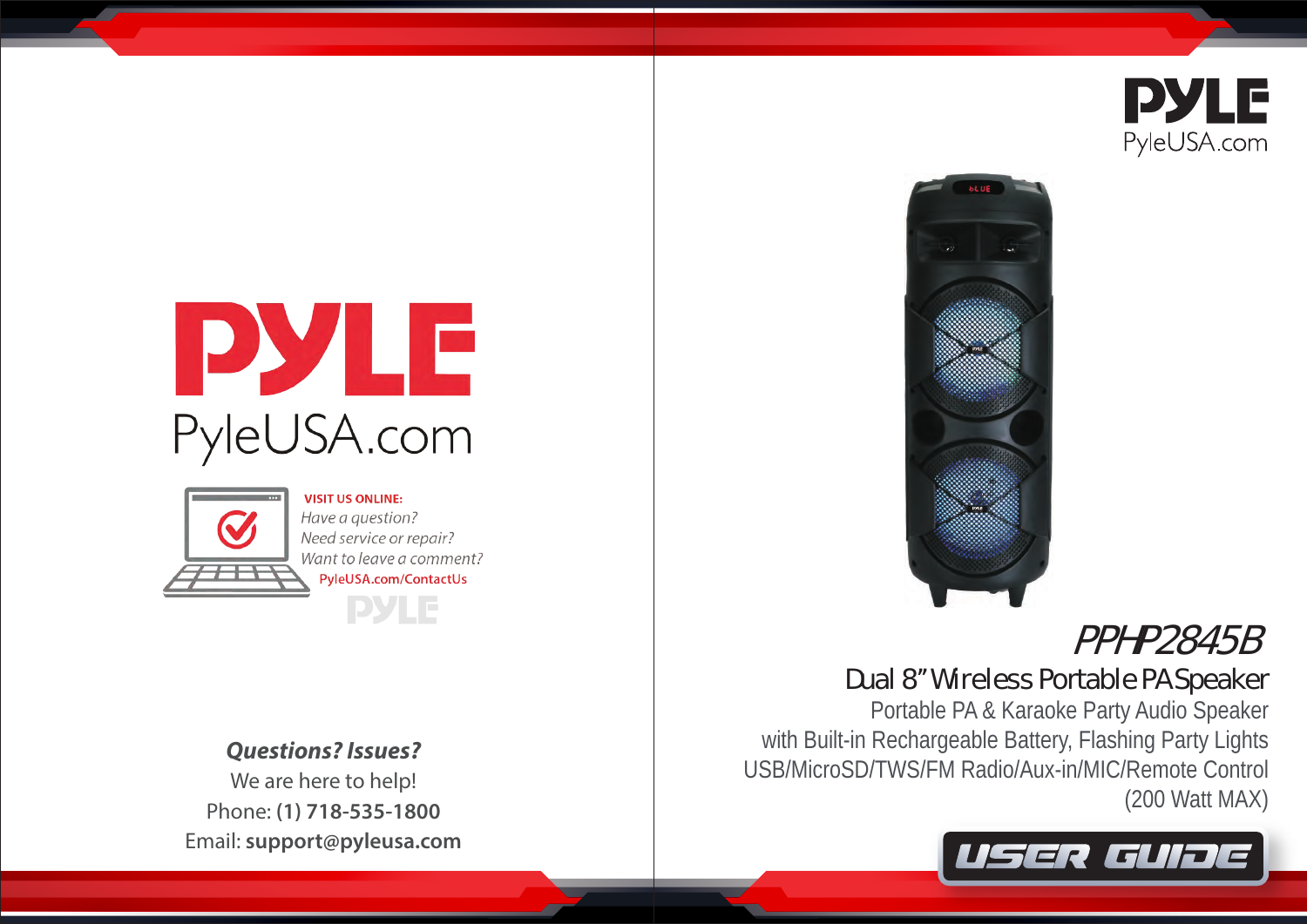#### *WARNING*

**This device complies with Part 15 of the FCC Rules. Operation is subject to the following two conditions:** (1) this device may not cause harmful interference, and (2) this device must accept any interference received, including interference that may cause undesired operation.

Changes or modifications not expressly approved by the party responsible for **compliance could void the user's authority to operate the equipment.**

**NOTE:** This equipment has been tested and found to comply with the limits for a Class B digital device, pursuant to Part 15 of the FCC Rules. These limits are designed to provide reasonable protection against harmful interference in a residential installation. This equipment generates, uses and can radiate radio frequency energy and, if not installed and used in accordance with the instructions, may cause harmful interference to radio communications. However,there is no guarantee that interference will not occur in a particular installation.

**If this equipment does cause harmful interference to radio or television reception**  which can be determined by turning the equipment off and on, the user is **encouraged to try to correct the interference by one or more of the following measures:**

- Reorient or relocate the receiving antenna. Increase the separation between the equipment and receiver
- Connect the equipment into an outlet on a circuit different from that to which the receiver is connected.
- Consult the dealer or an experienced radio/TV technician for help

**NOTE:** This device and its antenna(s) must not be co-located or operation in conjunction with any other antenna or transmitter.

#### **RF Exposure Statement**

To maintain compliance with FCC's RF Exposure guidelines. This equipment should be installed and operated with minimum distance of 20cm the radiator your body. This device and its antenna(s) must not be co-located or operation in conjunction with any other antenna or transmitter.

# *IMPORTANT SAFETY MEASURES*

**Before using this machine, please read all the safety and operating instructions. Meanwhile, please observe all the indications about safe operating.**



- 1. **Protection of electric power supply line:** Be aware that the electric power supply line is not tramped, pressed by heavy objects. Pay special attention to the plug of power supply line and outlet on the machine. **DO NOT** lengthen the electric shock, **DO NOT** pull or drag or the power supply line.
- 2. **Ventilation:** This set must be put in ventilated place. **DO NOT** put disk on it or cloth to cover it. The distance away from the wall should not be less than 10 centimeters. **DO NOT** put this set on the bed, sofa, carpet or other objects with similar surface in case of good ventilation.
- 3. **Casing Dismantling: DO NOT** dismantle the casing. If one touches the inner components, he will probably get serious electric shock.
- 4. **Unusual smell:** When you discover unusual smell and smoke, cut power supplies immediately and pulls out the plus from the outlet on the wall. Contact the sell shop or nearest repairing center.

# *PRODUCT FEATURES*

- 1. High-Powered PA Loudspeaker
- 2. With Karaoke function
- 3. Bass & Treble Adjust Knobs
- 4. Compatible to DVD/VCD/CD/TAPE/Audio/MP4/AUX;
- 5. Wireless Music Streaming Ability
- 6. Multi-Color Flashing LED Party Lights
- 7. Aux (3.5mm) Input Connector Jack

# *What's in the Box:*

- PA Speaker System
- Remote Control
- Power Adapter
- Wireless microphone